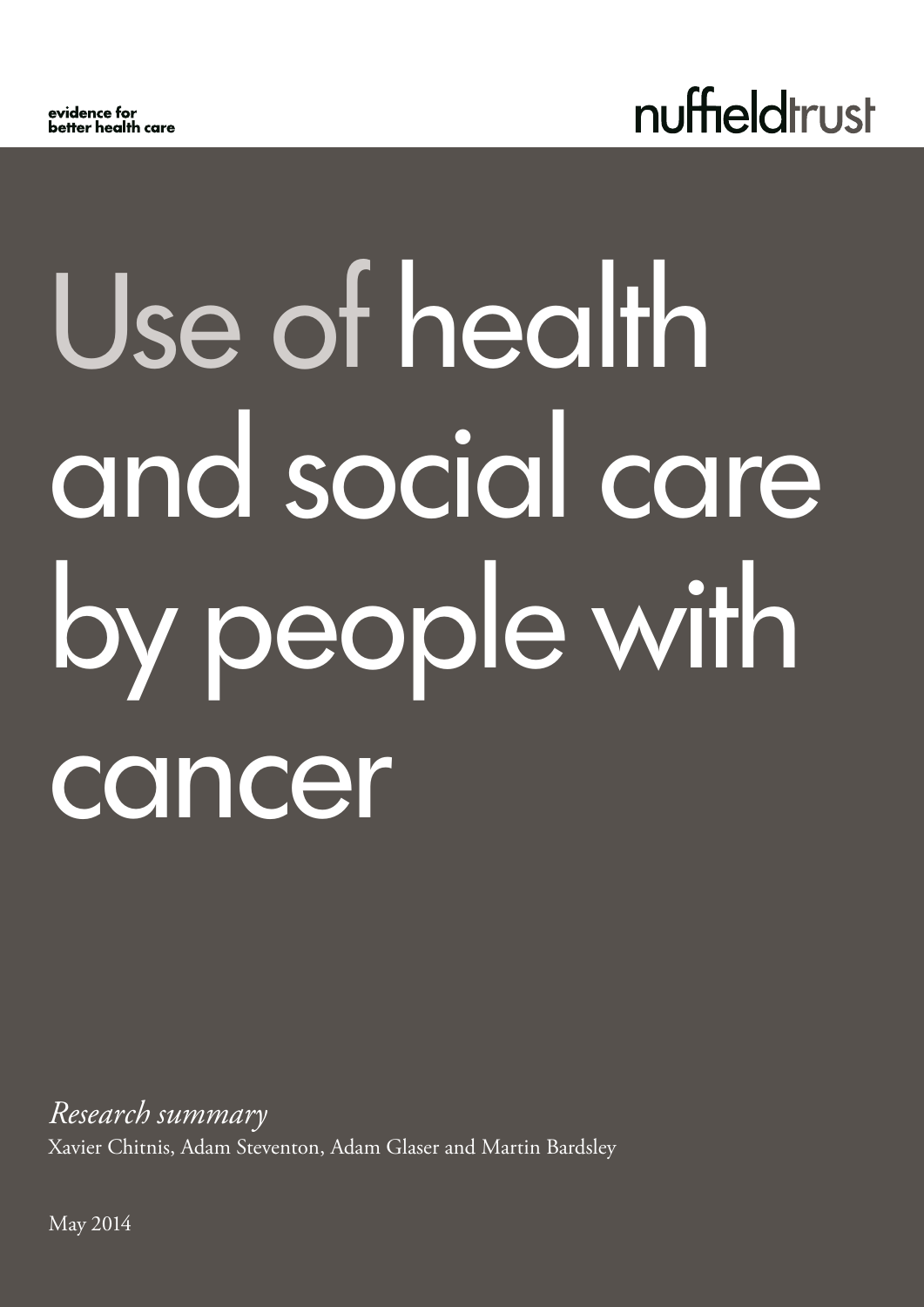There are estimated to be around two million people living with cancer in the UK. Improved survival rates, earlier detection and an ageing population have led to the incidence of cancer increasing by around three per cent a year (Maddams and others, 2009). Given the growing number of people who are living with cancer, there has been a shift from seeing it as a fatal illness to a chronic one, where people may be at different stages, ranging from diagnosis, active treatment, remission, relapse or end of life. This shift has led to a growing focus on survivorship, and on the long-term needs of those living with and after cancer. To find out how this impacts on the use of health and social care services, we used data linkage methods to track the patterns of service use across health and social care in the year after people were diagnosed with cancer.

# Key points

- We studied the primary, secondary and social care use of 8,072 people with a first diagnosis of cancer from two areas of England, for a year before diagnosis and up to 18 months after, excluding activity that occurred around the time of death. We believe this is the first study that has attempted to link data on primary care and social care use with data held by cancer registries. This linkage allows exploration of a range of questions that previously it would not have been possible to address.
- The results show clear evidence of a social services response to a person being diagnosed with cancer. Ten per cent of people received a local authority social care assessment within three months of being diagnosed with cancer (compared with seven per cent receiving care in the year before diagnosis). This varied from three per cent of those with skin or breast cancer, to 20 per cent of those with brain/central nervous system (CNS) tumours. However, we noted that social care use for those with cancer was less than for those with some other chronic diseases.
- Those subsequently diagnosed with cancer were less likely to receive social care in the year before diagnosis than the age- and sex-standardised rate within each site. Conversely, more people with cancer than expected were receiving social care 18 months after diagnosis. This seemed to be due particularly to people receiving home care.
- The total cost of social care in the period after diagnosis for those living with cancer was around  $£5.8$  million. The corresponding figure for hospital care was over  $£48$ million. The average cost of social care per person was relatively stable over time, at around  $£140$  to  $£180$  per quarter. There was some variation between cancer types, for example, costs for people with skin or breast cancer tended to be higher compared with those with prostate cancer.
- Hospital use remained high for some time after diagnosis. Fifteen months after diagnosis, people with cancer had 60 per cent more Accident & Emergency (A&E) attendances, 97 per cent more emergency admissions, four times as many outpatient attendances and nearly six times more elective admissions than would be expected in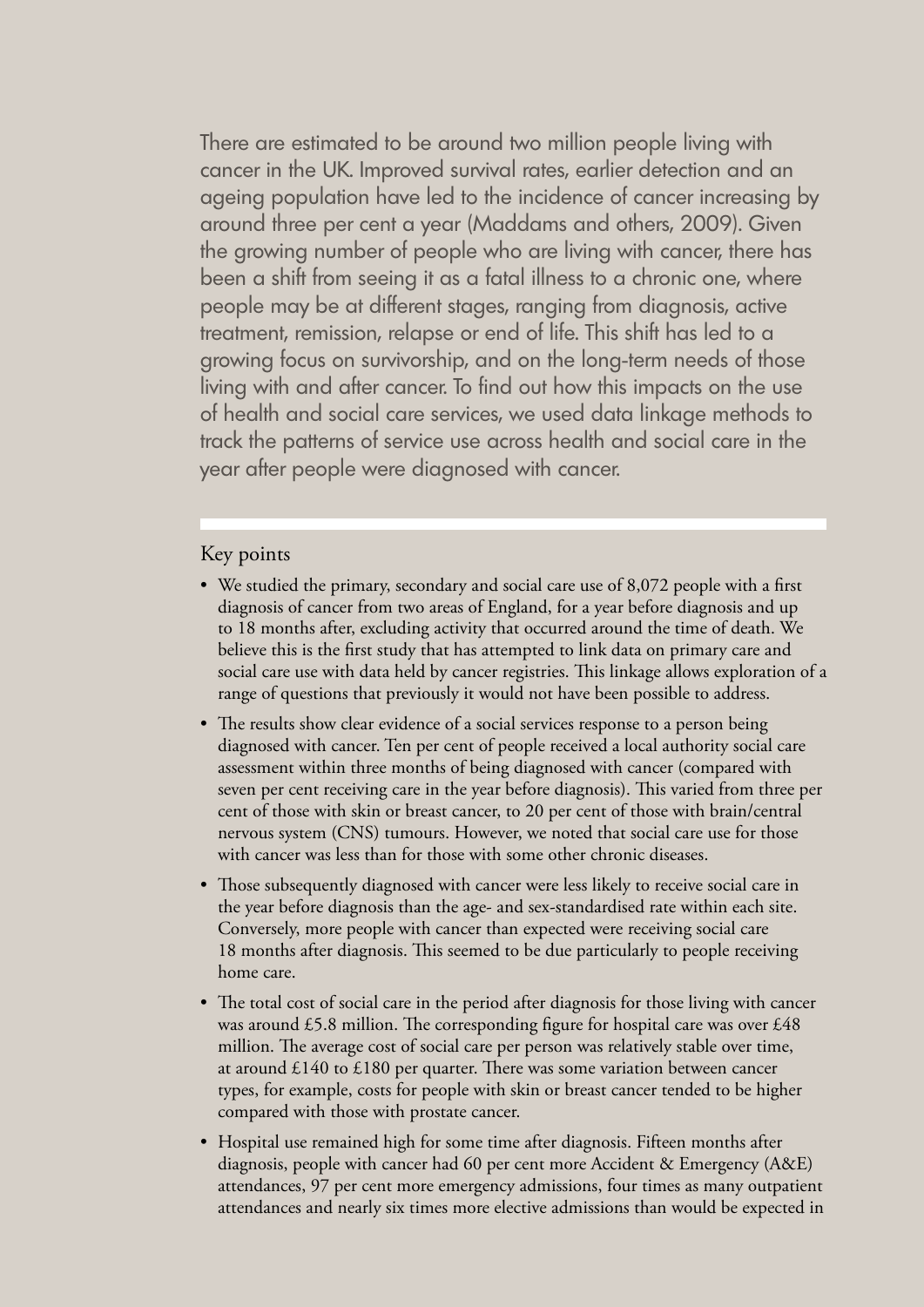a population of the same age/gender. A similar pattern was seen for GP visits, with cancer survivors having 50 per cent more contacts than expected 15 months after diagnosis.

- We were able to analyse information on health and social care usage for 7,936 people where cancer was mentioned on the death certificate. Of this group 42 per cent were assessed by social services in the final year of life, with greater numbers being assessed in the months closer to death. In total, we found that 27 per cent of cancer patients received some form of local authority-funded social care in the final year of life.
- The total cost of social care for those with cancer in the final year of life was £12.9 million, while the hospital cost was over £67 million. The estimated average cost per person of social care for the final 12 months of life was  $£1,600$ , and rose only slowly over that last year. For hospital care, the average cost was around  $£8,500$ per person, and the gradient rose much more sharply, particularly in the final two or three months of life.

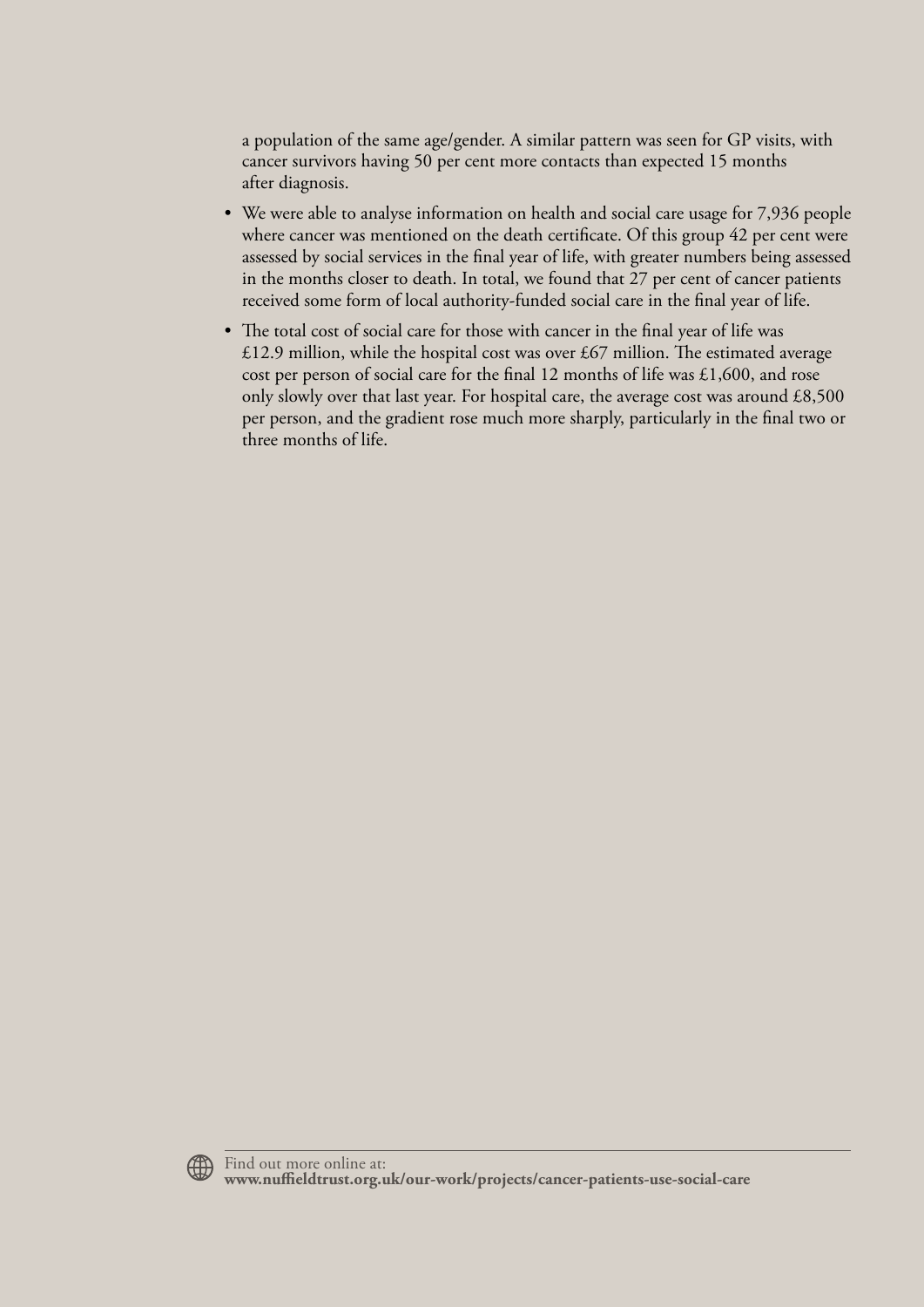#### Background

There has been a significant amount of research into the use and costs of health care by people with specific cancers, as well as into the wider economic and social costs arising from loss of earnings and premature mortality due to cancer (Bending and others, 2010; Bosanquet and Sikora, 2004; Broekx and others, 2011; Morris and others, 2009). However, as well as health care needs, people diagnosed with cancer can also have other emotional and practical needs associated with the illness or treatment, that require the involvement of social care services. These services might range from home care, equipment or adaptations to assist with activities of daily living, or emotional support services, through to short- or long-term residential or nursing home care. However, compared to health care, remarkably little is known about the use of social care by people with cancer.

A report by Macmillan Cancer Support argued that, 'Cancer should be as much a social care concern as it is a health priority' (Macmillan Cancer Support, 2010). It uses psudonymised health, social care, GP and cancer registration data covering the period 2003 to 2008. It found that social services in the UK are not meeting the needs of people with cancer. People were often not referred for assessment by social services and did not know the sort of services that might have been available to them. The research also found that organisations who commissioned social care services had limited understanding of the specific needs of cancer survivors. In a previous survey, Macmillan Cancer Support found that 35 per cent of those with cancer did not know how to access social care and support (Macmillan Cancer Support, 2006).

This study builds on work previously reported by the Nuffield Trust of health and social care use by people at the end of life (Bardsley and others, 2010). It focuses on the two periods when people with cancer make greatest use of hospital care – in the period around and following diagnosis, and at the end of life. The analysis was based on linkage of existing records from cancer registry and hospital records; for full details of the methods used, see our accompanying research report (Chitnis and others, 2014). As a result, we were able to construct anonymised care histories at person level for over 8,000 people diagnosed with cancer. Figure 1 gives an example of the care histories for three people. These datasets cover the period up until 2008. Though the datasets are relatively dated, the general principles underlying their value and applicability can still be demonstrated. The research report that accompanies this summary (Chitnis and others, 2014) describes a range of analyses looking at patterns of service use before and after a cancer diagnosis. We also separately examined the subset of people that died. Our study examined questions such as:

- What was the pre-and post-diagnosis utilisation of health care and local authorityfunded social care in people with cancer? How does this vary by type of cancer?
- How did the utilisation of health and social care by people with cancer following diagnosis compare to those without cancer? How does this vary by type of cancer?
- What was the use and cost of health and social care by people with cancer in the final year of life? How does this vary by type of cancer?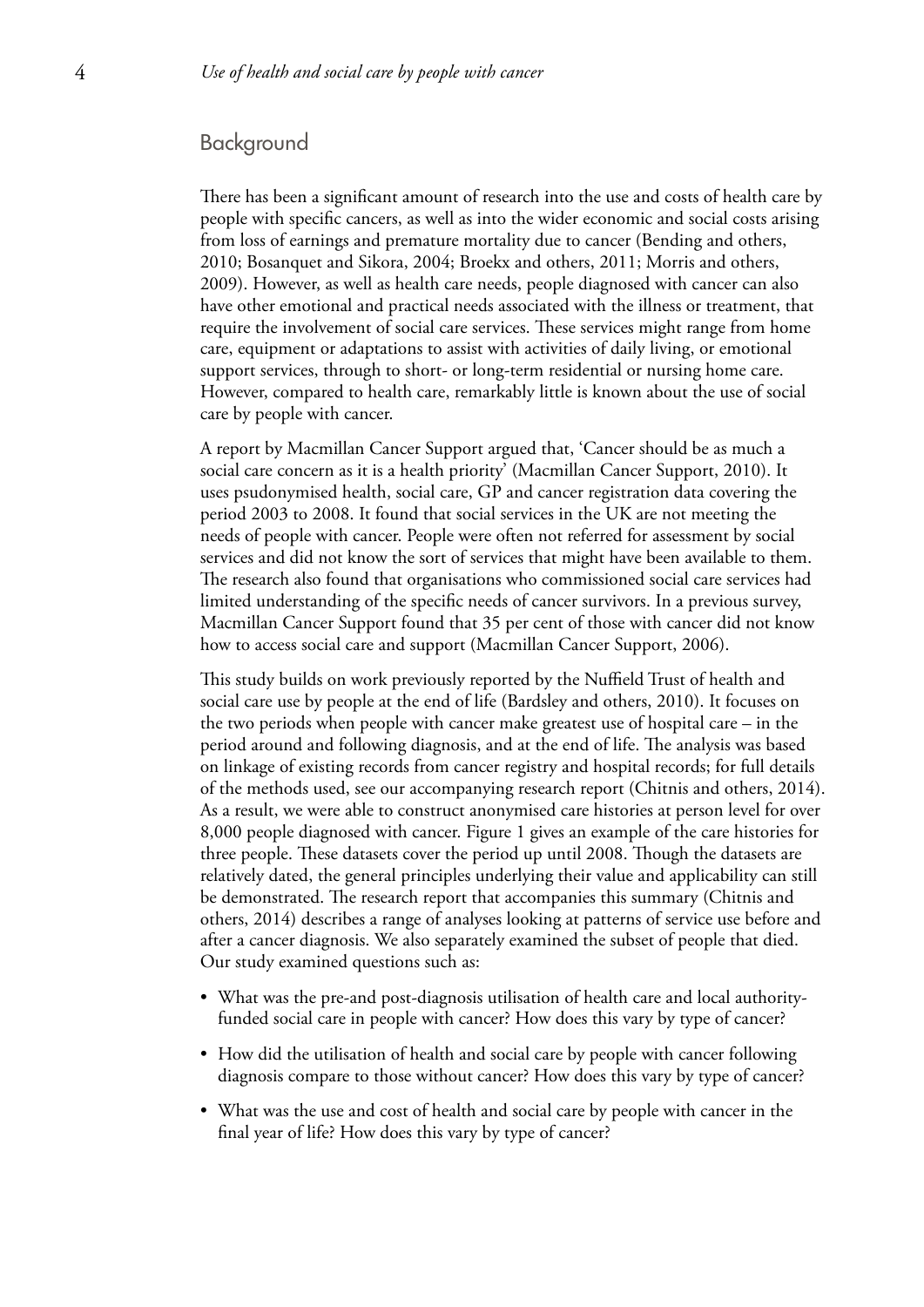

\* Surgery plus either one or more of chemotherapy, radiotherapy and hormone therapy, or surgery plus a non-surgical treatment.

<sup>†</sup> Patient died shortly after diagnosis. Vertical bar on diagram indicates time of death.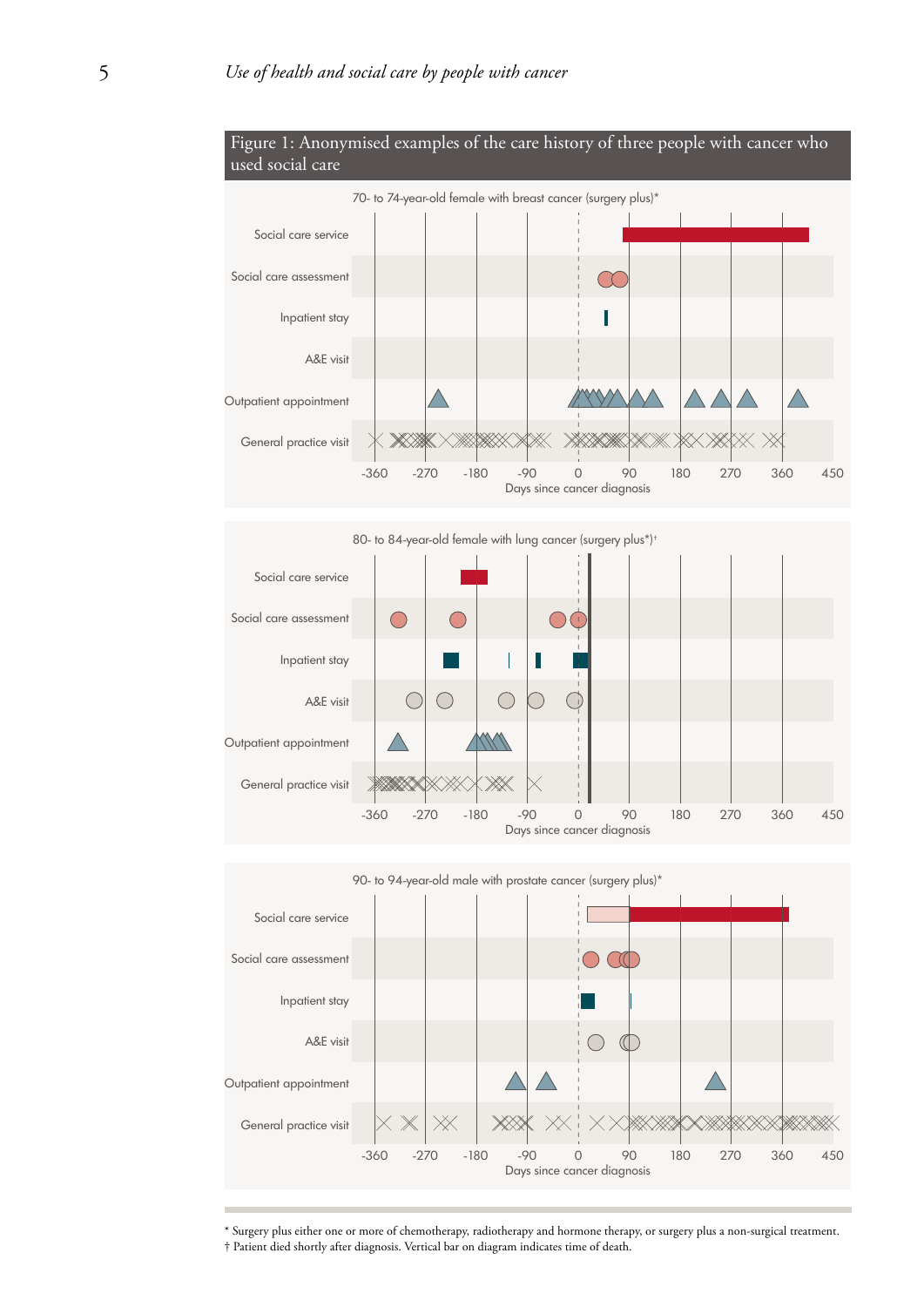### Findings

#### Use of social care for those living with cancer

We analysed the primary, secondary and social care use of 8,072 people with a first diagnosis of cancer from two areas of England, for a year before diagnosis and up to 18 months after. For this part of the study we were interested in the use of services by cancer survivors, and so we were keen to minimise the effect of the use of services at the end of life. In order to do this, we excluded activity that took place in the quarter in which an individual died when calculating both the observed and expected rates. The use of resources at the end of life were analysed separately, including during this time period.

Our results showed clear evidence of a social services response to a person being diagnosed with cancer. Ten per cent of people received some form of local authorityfunded social care service in the year after diagnosis, although we note that almost seven per cent of cases were also receiving care in the 12 months before diagnosis (see Figure 2). There were large differences in social care use by cancer type. All cancers showed an increase in social care use after diagnosis, although there was less evidence of this among those with lung, breast or skin cancer.



CNS: central nervous system; GI: gastrointestinal; BCC: basal cell carcinoma.

The level of social care use is strongly related to age, so we compared the use of social care for different cancer groups to the expected levels based on care use for people of the same age and sex – in some analyses we compared the observed and expected in the form of a standardised ratio (values greater than 100 indicate the observed numbers were higher than expected). Figure 3 charts the patterns for different cancer types; it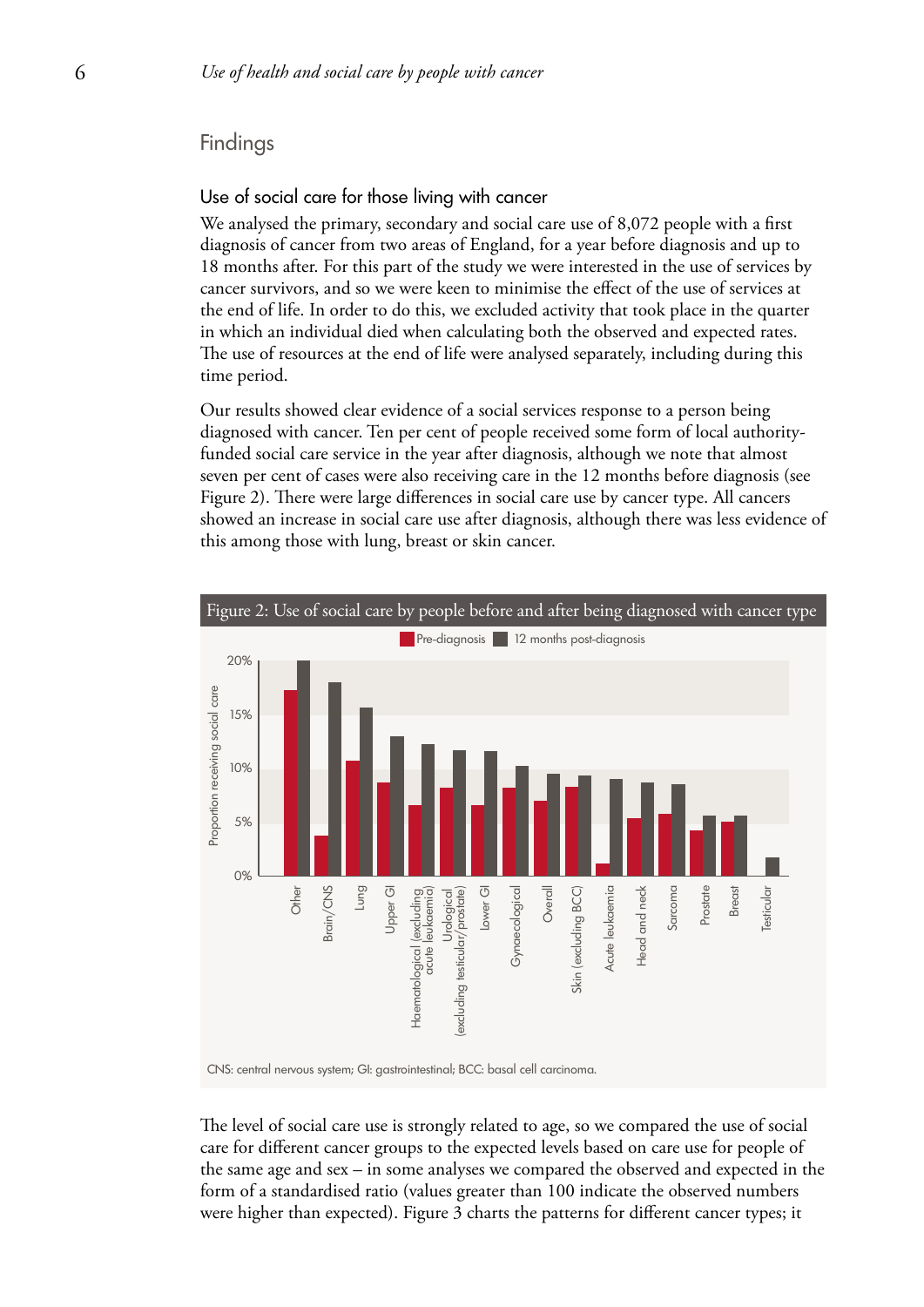shows the differences in the baseline levels of social care and changes around diagnosis. For some cancers (lower gastrointestinal (GI) tract, skin including squamous cell carcinoma, prostate and brain/central nervous system (CNS)), rates of social care use before diagnosis were slightly lower than expected. However, the overall picture is that amongst survivors, people with cancer were more likely to be receiving social care 18 months after diagnosis. This seemed to be particularly due to people receiving home care. Consistent with our previous work (Bardsley and others, 2010), people with other chronic conditions were much more likely to use social care than those with cancer. Among people with cancer, those who had one or more chronic conditions were more likely to use social care than those without.

We also examined the factors associated with a greater likelihood of receiving a social care assessment. We found rates of assessment varied between the two sites studied, and also between the hospitals where people were treated. Those who were diagnosed while in hospital were more likely to be assessed, as were those who received nonsurgical treatment.

Fifteen months after diagnosis, people with cancer had 60% more A&E attendances and 97% more emergency admissions than would be expected in a population of the same age/gender

The total cost of social care in the period after diagnosis for those living with cancer was around £5.8 million. The corresponding figure for hospital care was over £48 million. The average cost of social care per person was relatively stable over time at around  $\pounds140$  to  $\pounds180$  per quarter. There was some variation between cancer types; the costs for people with skin or breast cancer tended to be higher compared with those with prostate cancer. The average cost of hospital care was similar to the cost of social care before diagnosis, at around  $\pounds$ 170 per quarter, but then rose sharply after diagnosis, peaking at over £3,300. There was significant variation between cancer types in the relative spend on planned and emergency care.

#### Use of health services for those living with cancer

The patterns of health care services showed a clear increase in use after diagnosis – as might be expected. There were also some signs that the level of hospital and GP activity was increased before the time of a cancer diagnosis. Unplanned (emergency) hospital activity peaked for most cancers in the period around diagnosis, while elective admissions and outpatient attendances were generally at their highest in the three months after diagnosis (Figure 4). Use of hospital care varied by the type of treatment: those who only had surgery had many fewer admissions and attendances than those who had non-surgical treatment. Hospital use remained high for some time after diagnosis. Fifteen months post-diagnosis, people with cancer had 60 per cent more A&E attendances, 97 per cent more emergency admissions, four times as many outpatient attendances, and nearly six times more elective admissions than would be expected in a population of the same age/gender. A similar pattern was seen for GP visits, with cancer survivors having 50 per cent more contacts than expected 15 months after diagnosis.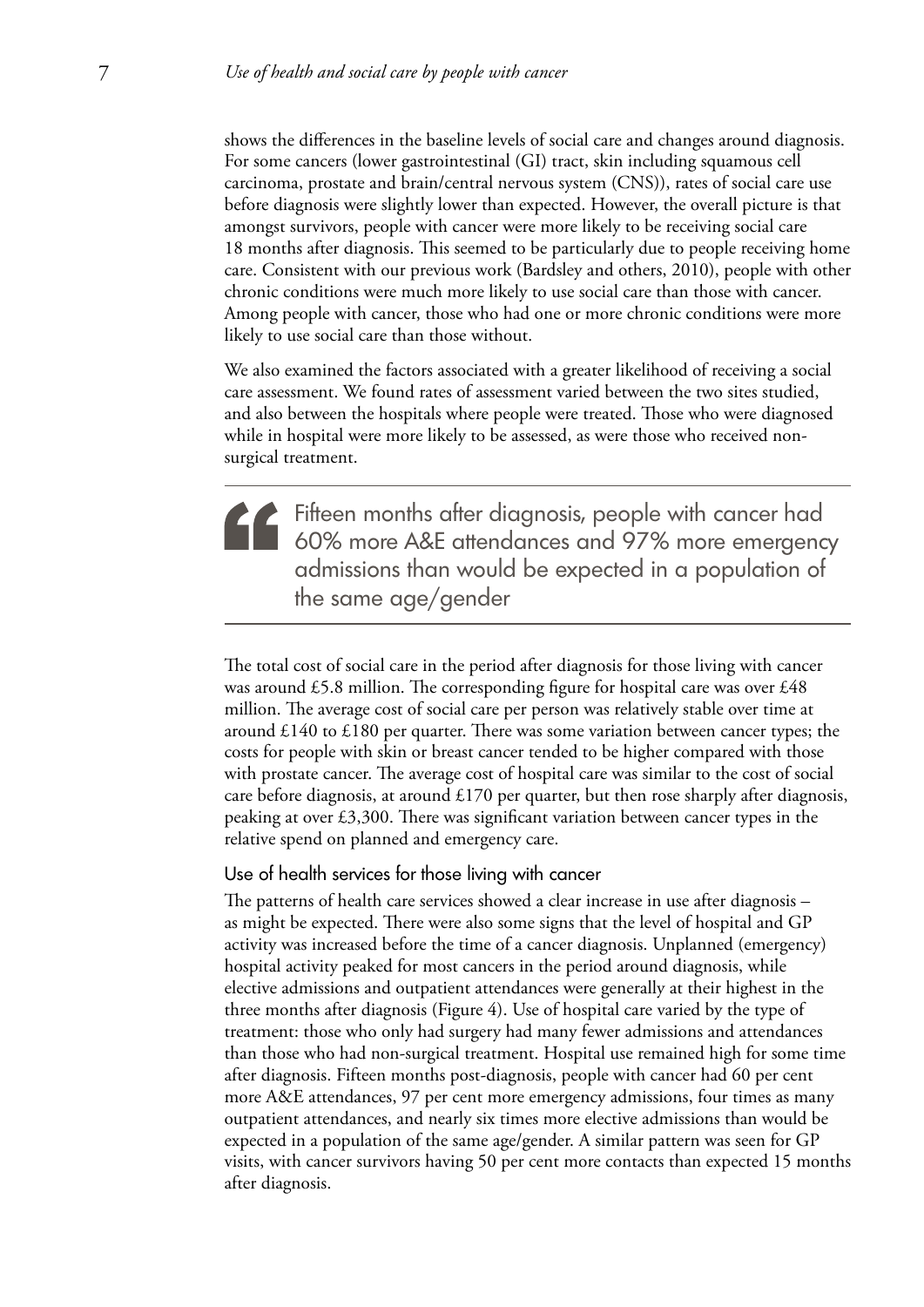The costs of hospital care – based on the costs to commissioners – was very much higher than for social care and showed a clear peak in the three months after diagnosis. The additional costs associated with cancer tended to carry on, and were still visible in surviving patients after 12 months.



CNS: central nervous system; GI: gastrointestinal; BCC: basal cell carcinoma.

Observed ....... Expected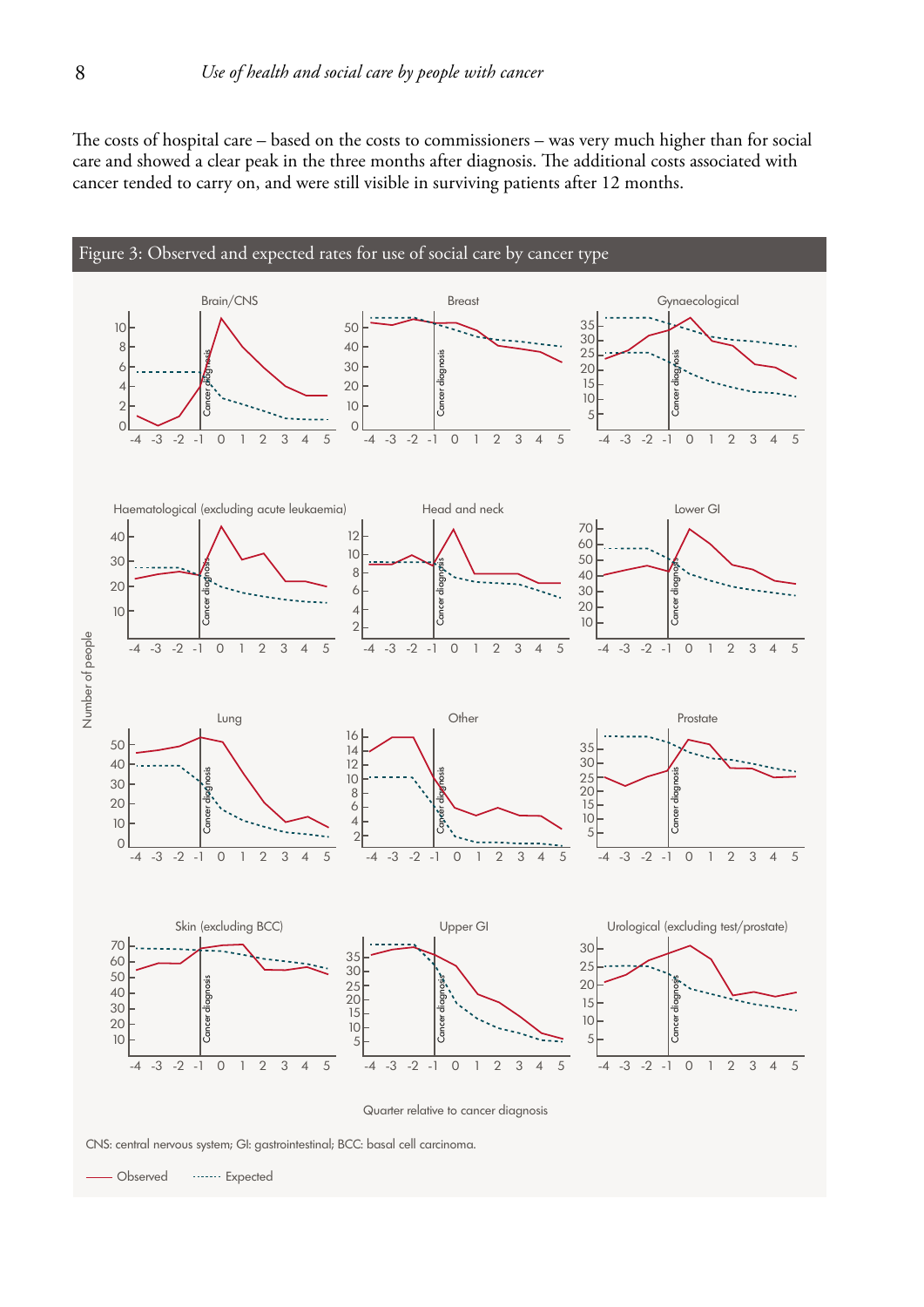

Standardised ratio for hospital activity for people living with cancer

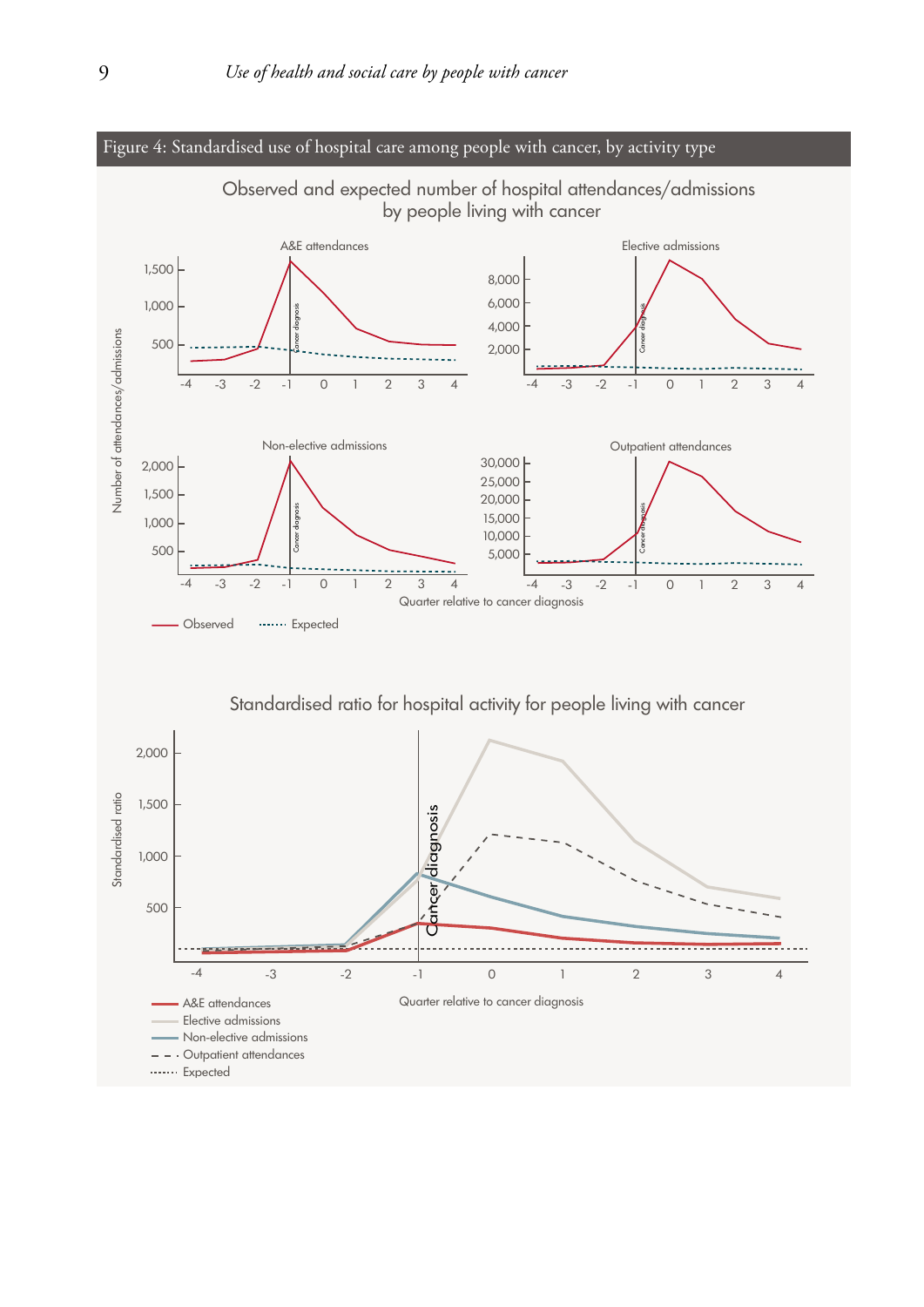# Use of services for people with cancer at the end of life

We were able to analyse information on health and social care usage for 7,936 people where cancer was mentioned on the death certificate. Of this group, 42 per cent were assessed by social services in the final year of life, with greater numbers being assessed in the months closer to death. In total, we found that 27 per cent of cancer patients received some form of local authority-funded social care in the final year of life. This varied by cancer type and ranged from ten per cent of those with acute leukaemia, to over 30 per cent of those with breast or prostate cancer. The number of people who received social care nearly doubled over the last year of life, from nine to 17 per cent. This rise was primarily due to an increase in the use of home care, but was also seen for other service types.

We compared service use in those with cancer to a general population group who died to estimate what would have been expected for people of the same age. We found that 20 per cent fewer people with cancer received social care in the last three full months of life than would have been expected in a population of the same age. This was true of almost all cancer types, except brain/CNS and prostate cancer (Figure 5).

Overall, uptake of services such as home care and equipment/adaptations was as much or more than expected. However, there were very low levels of use of nursing (40 per cent of the expected level) and residential home care (50 per cent of the expected number of people).



Figure 5: Ratio of observed to expected levels of social care use in the last three months of life, by cancer type<sup>\*</sup>

CNS: central nervous system; GI: gastrointestinal; BCC: basal cell carcinoma.

\* Values greater than 100 indicate the observed numbers were higher than expected.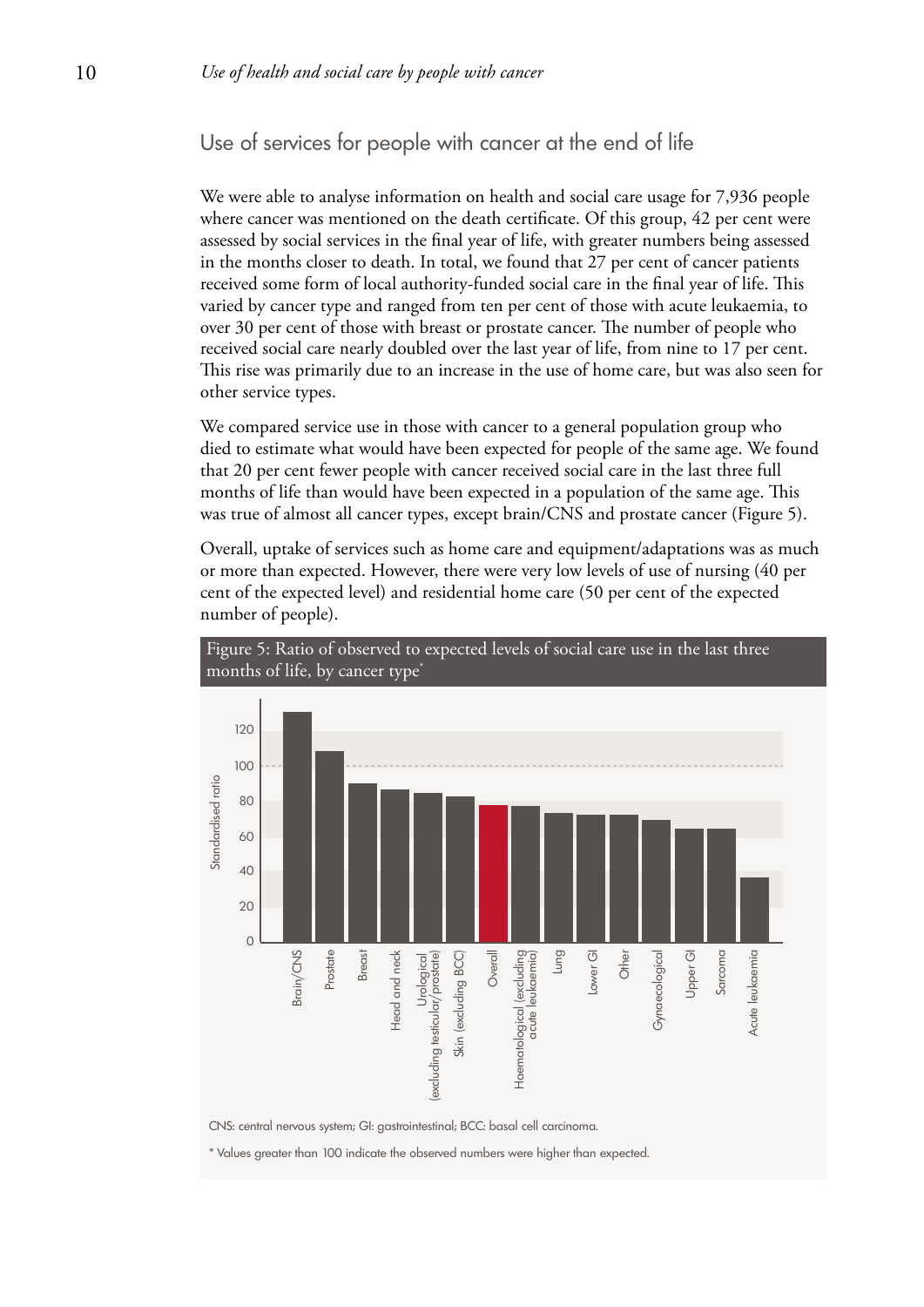We found that people with cancer had significantly greater use of hospital care than people with other health problems at the end of life. In the last three full months, those with cancer had 20 per cent more emergency admissions, and over 60 per cent more elective admissions and outpatient attendances. Thirty per cent of people with cancer had an emergency admission in the last full month of life. There was some variation between cancer types in hospital use, with, for example, people with blood cancers having a very high rate of elective admissions towards the end of life.

We estimated that for our overall group of people who died, the total cost of social care for those with cancer in the final year of life was £12.9 million, while the hospital costs were over £67 million. The average cost per person of social care was £1,600 for the final 12 months of life, and rose only slowly over the last year. For hospital care, the average cost was around £8,500 per person, and the costs rose much more sharply, particularly in the final two or three months of life. It is important to note that these costs are based on what commissioners would pay, that is they are derived from health services tariffs, mainly for hospital care. The actual cost of hospital may not equal the tariff the hospital was paid. In addition, there are other health care costs in the primary, community and voluntary sectors that are not included.

Place of death varied significantly by cancer type, with people with brain/CNS tumours being the most likely to die at home, while those with blood cancers had the highest chance of dying in hospital.

Place of death varied significantly by cancer type, with people with brain/CNS tumours being the most likely to die at home, while those with blood cancers had the highest chance of dying in hospital. Place of death was also a significant differentiator of the use of health and social care towards the end of life. Those who died in a care home were, unsurprisingly, much more likely to be in receipt of local authority-funded social care than those who died elsewhere, and they also used less hospital care than those who died elsewhere. This is consistent with other previous work (Bardsley and others, 2012), which found that those who died in a care home used much less of all forms of hospital care than did those who died in other settings.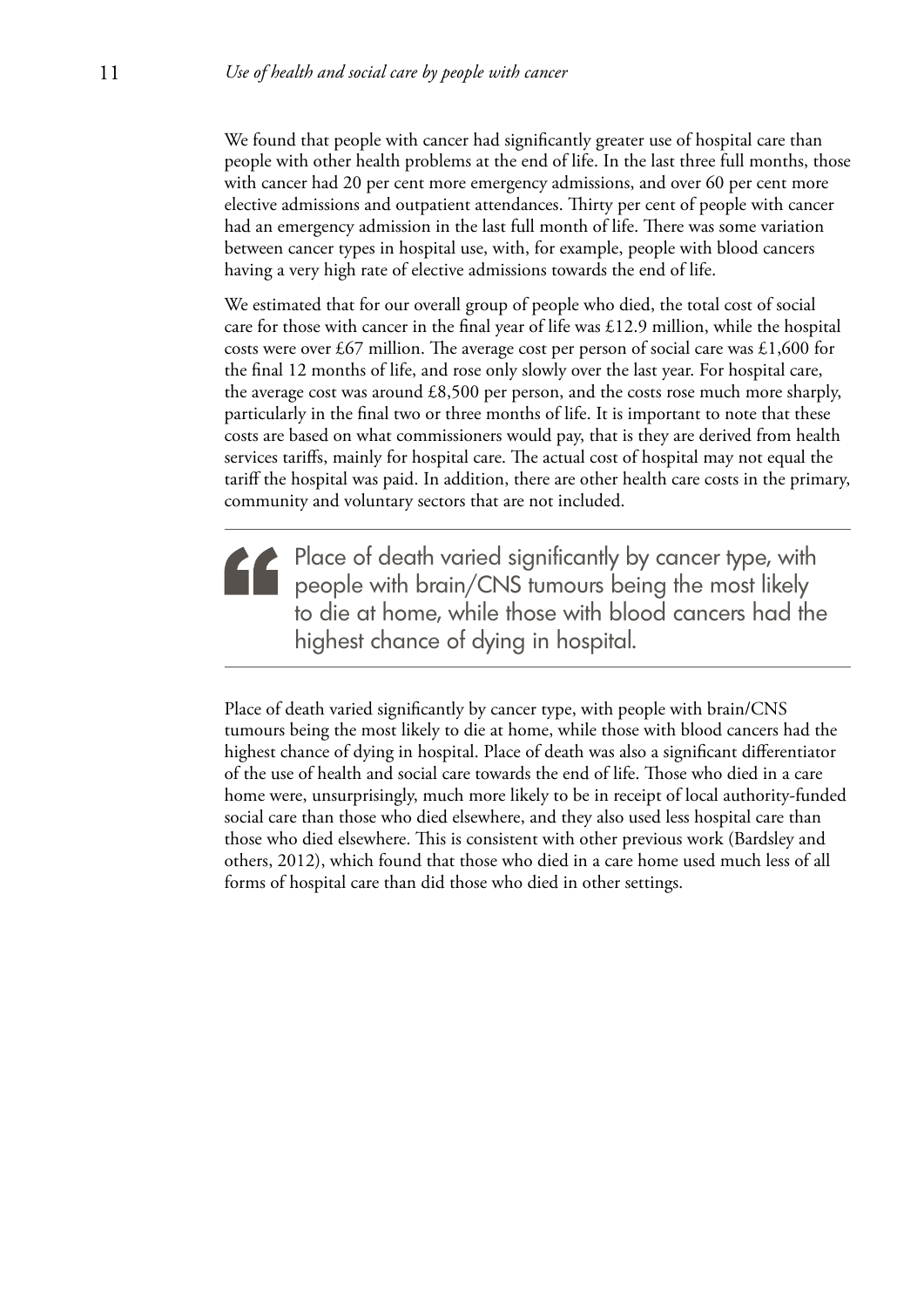# Conclusion

To the best of our knowledge, this is the first study that has attempted to link data on primary care, hospital and local authority-funded social care use with data held by cancer registries. Until now there has been a lack of information about service use, particularly in relation to social care (Macmillan Cancer Support, 2010), but this study has demonstrated how existing information streams can be used to address this knowledge gap. Though the sample was opportunistic, we believe it is still the largest study of its type in the UK, covering two sites with a combined population of approximately 1.1.million people, and around 11,800 cancer registry records.

The results of our analyses showed that there was evidence of a response by social services triggered by a cancer diagnosis, with a sharp rise in the number of people being assessed immediately after diagnosis. Overall, ten per cent of people diagnosed with cancer received a social care assessment within three months of diagnosis. For some people, receipt of social care is critical to their ability to retain independence and participate in society. Social care can also have important financial implications for service users due to the means-tested funding system that currently exists in England. These types of analyses may help patients to understand the possible implications of a cancer diagnosis. In addition, they provide a starting point for policy-makers and commissioners when considering the balance of resourcing required. However, it is difficult for us to judge whether the observed level of social care use is appropriate. That would require a further study that takes account of the impact of different services on patient outcomes.

However, we note a finding from the recent review by Macmillan Cancer Support that 'Many people with low to moderate social care needs fall outside the social care system and rely on friends and family to provide the emotional and practical support that they need' (Macmillan Cancer Support, 2010). Furthermore, an increasing amount of studies are showing the potential for substitution between health and social care. (Bardsley and others, 2012; Forder, 2009). Therefore, it is possible that the relatively low use of social care is leading to greater use of the health care system.

For some people, receipt of social care is critical to their ability to retain independence and participate in society

There was also significant variation in the cost of hospital care by cancer type. People with acute leukaemia had the highest average cost by some considerable margin, while those with skin or prostate cancer incurred much lower costs. Across all those with cancer, the costs of hospital and social care were relatively similar for most of the year before diagnosis. However, after diagnosis, unsurprisingly, the costs of hospital care far outweighed those of social care, and this remained the case over a year after diagnosis. These types of analyses can help to estimate the likely levels of resources needed according to the type of patient treated when comparing or planning services.

Although people with cancer incur significant costs across care sectors, use of social care services and overall costs were relatively modest and demonstrated differential patterns in response to diagnosis. Further, there was shift of costs away from social care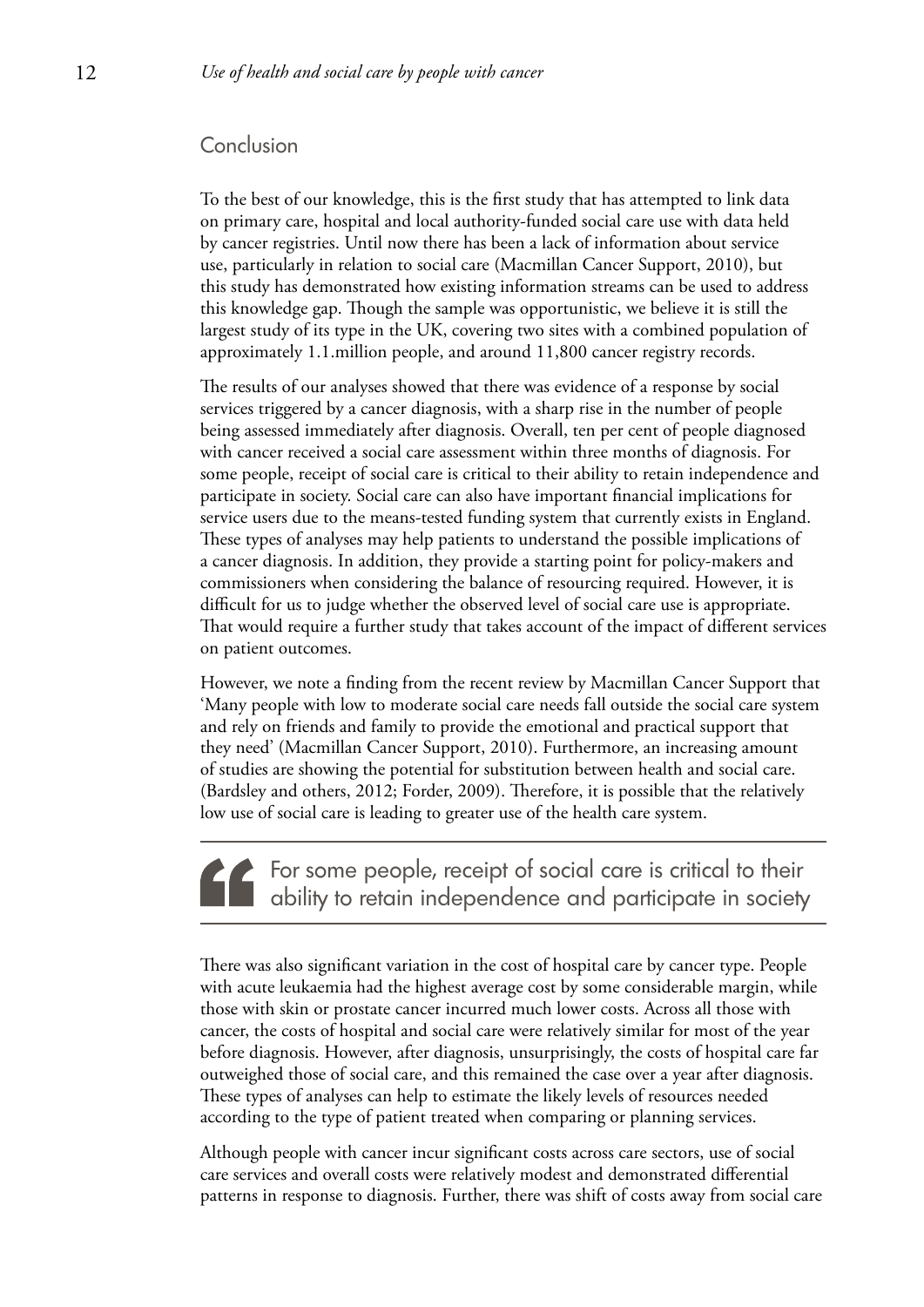following diagnosis. This demonstrates the importance of understanding the long-term needs of cancer patients across both health and social care services for service planning, funding and assessing intermediate outcomes.

Around 42 per cent of people with cancer who died received an assessment by social services, and 27 per cent received some form of local authority-funded care service. There was a substantial increase in both the number of people receiving an assessment and some sort of care package (with a particularly significant rise in home care use) as death approached. However, our findings broadly confirmed our previous research (Bardsley and others, 2010) in showing that people with cancer used significantly less social care in the final three months of life than the wider population of people who died in the two sites. This difference was primarily due to very low numbers of people receiving residential or nursing home care, and was most striking for those with lung or GI cancers.

As we continue to see significant financial constraint in health and social care funding, obtaining the information needed to make informed choices about care costs has become more important. Future work should seek to address the optimal design and integration of health and social care services for people with cancer, and the long-term social cost implications of these.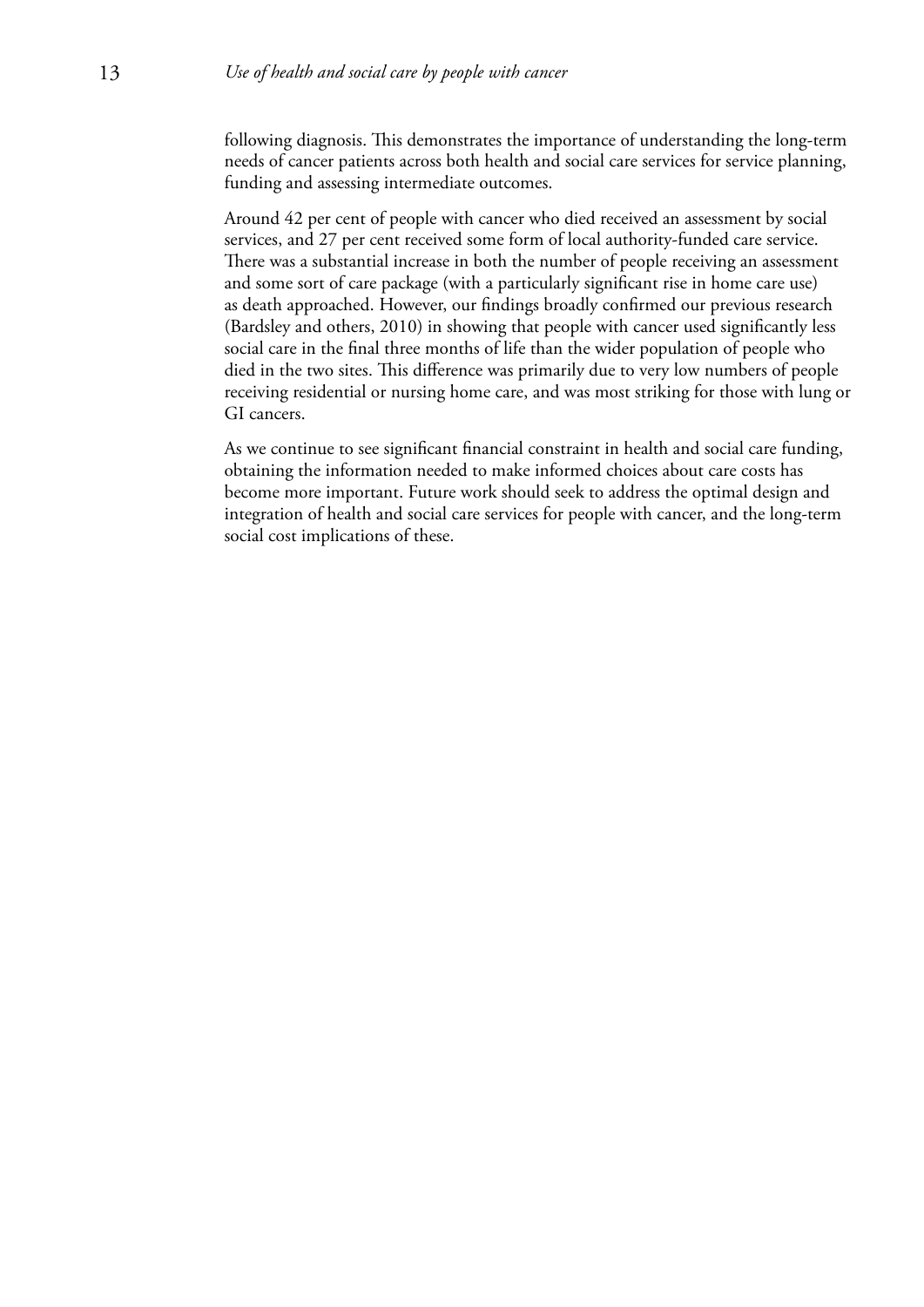## References

Bardsley M, Georghiou T, Chassin L, Lewis G, Steventon A and Dixon J (2012) 'Overlap of hospital use and social care in older people in England', *Journal of Health Services Research & Policy* 17(3), 133–9.

Bardsley M, Georghiou T and Dixon J (2010) *Social Care and Hospital Use at the End of Life.* Nuffield Trust.

Bending MW, Trueman P, Lowson KV, Pilgrim H, Tappenden P, Chilcott J and Tappenden J (2010) 'Estimating the direct costs of bowel cancer services provided by the National Health Service in England', *International Journal of Technology Assessessment in Health Care* 26(4), 362–9.

Bosanquet N and Sikora K (2004) 'The economics of cancer care in the UK', *The Lancet Oncology* 5(9), 568–74.

Broekx S, Den HE, Torfs R, Remacle A, Mertens R, D'Hooghe T, Neven P, Christiaens MR and Simoens S (2011) 'The costs of breast cancer prior to and following diagnosis', *European Journal of Health Economics* 12(4), 311–7.

Chitnis X, Steventon A, Glaser A and Bardsley M (2014) *Describing the Use of Health and Social Care by People With Cancer. Research report.* Nuffield Trust.

Forder J (2009) 'Long-term care and hospital utilisation by older people: an analysis of substitution rates', *Health Economics* 18(11) 1322–38.

Maddams J, Brewster D, Gavin A, Steward J, Elliott J, Utley M and Moller H (2009) 'Cancer prevalence in the United Kingdom: estimates for 2008', *British Journal of Cancer* 101(3), 541–7.

Macmillan Cancer Support (2006) *Worried Sick: The emotional impact of cancer.* 

Macmillan Cancer Support (2010) *Do Social Care Services Meet the Needs of People Affected by Cancer?* 

Morris S, Cox B and Bosanquet N (2009) 'Cost of skin cancer in England', *European Journal of Health Economics* 10(3), 267–73.